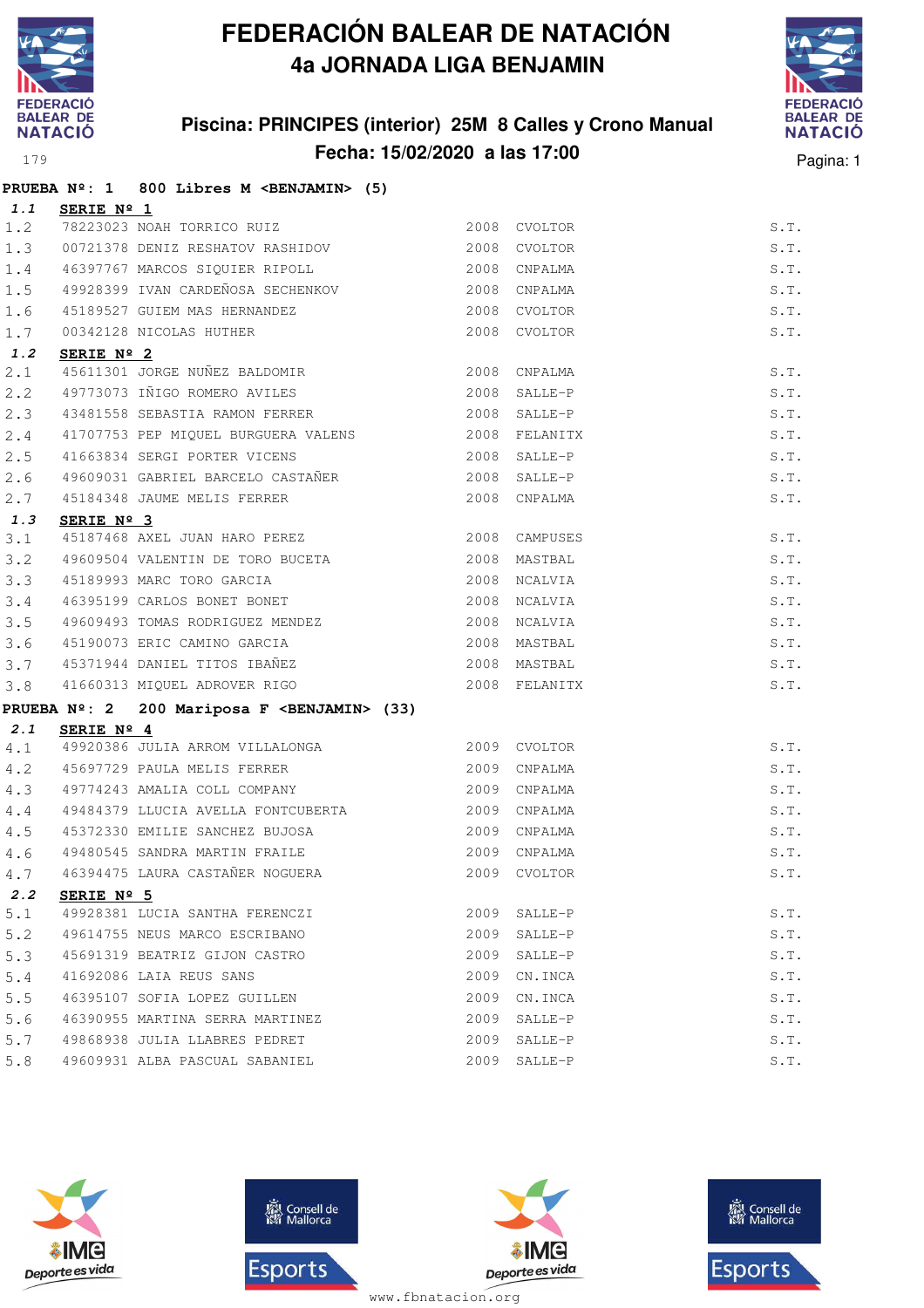

#### **Piscina: PRINCIPES (interior) 25M 8 Calles y Crono Manual Fecha: 15/02/2020 a las 17:00** Pagina: 2



|      |             | PRUEBA Nº: 3 400 Libres X <benjamin> (4)</benjamin>                                                                   |               |               |      |
|------|-------------|-----------------------------------------------------------------------------------------------------------------------|---------------|---------------|------|
| 3.1  | SERIE Nº 6  |                                                                                                                       |               |               |      |
|      |             | 6.1 46388467 SERGIO PIQUERAS CHAVARRIA 6.1 2009 CVOLTOR                                                               |               |               | S.T. |
| 6.2  |             | 49610886 AZAHARA LLOMPART PORTAS 2010 CNPALMA                                                                         |               |               | S.T. |
| 6.3  |             | 54623315 MARTINA GARCIA PROHENS                                                                                       |               | 2010 CNPALMA  | S.T. |
| 6.4  |             | 41662087 MARC BERMIN MORAIS                                                                                           | 2009 CNPALMA  |               | S.T. |
| 6.5  |             | 49864618 LUCA CAÑADILLAS SMOLOVA 2009                                                                                 |               | CNPALMA       | S.T. |
| 6.6  |             | 46393247 OLIMPIA BESALDUCH ALVAREZ                                                                                    | 2010          | CNPALMA       | S.T. |
| 6.7  |             | 49771294 LAURA GIMENEZ GOMEZ 2010                                                                                     |               | CNPALMA       | S.T. |
| 6.8  |             |                                                                                                                       |               |               | S.T. |
| 3.2  | SERIE Nº 7  |                                                                                                                       |               |               |      |
| 7.1  |             | 41664607 IVAN CASANOVAS ROCA 2009 CNPALMA                                                                             |               |               | S.T. |
| 7.2  |             | 41664607 IVAN CACANOVIC NOCES<br>45611078 JOAN COLL ESPINOSA 2009 CNPALMA<br>54875912 MARTA RAMIS GALMES 2010 SALLE-P |               |               | S.T. |
| 7.3  |             |                                                                                                                       |               |               | S.T. |
| 7.4  |             | 46397615 MARIA ANGELA BARCELO CASTAÑER 2010 SALLE-P                                                                   |               |               | S.T. |
| 7.5  |             | 49610392 ISABEL BERGAS COMAS 2010                                                                                     |               | SALLE-P       | S.T. |
| 7.6  |             | 45193431 TRISTAN SANTOS VILLALONGA                                                                                    |               | 2009 CNPALMA  | S.T. |
| 7.7  |             | 45692293 ALEJANDRO RODRIGUEZ CABELLOS 2009                                                                            |               | CNPALMA       | S.T. |
| 7.8  |             | 46395977 GORKA PEREZ YEBES                                                                                            | 2009 CNPALMA  |               | S.T. |
| 3.3  | SERIE Nº 8  |                                                                                                                       |               |               |      |
| 8.1  |             |                                                                                                                       |               |               | S.T. |
| 8.2  |             |                                                                                                                       |               | 2010 FELANITX | S.T. |
| 8.3  |             | 03764793 LIUDMILA LABUTINA                                                                                            | 2010 FELANITX |               | S.T. |
| 8.4  |             | 49868806 CECILIA NOCERAS SANCHEZ 2010 CN.INCA                                                                         |               |               | S.T. |
| 8.5  |             | 49921504 MARINA COLL ROMAN                                                                                            | 2010          | CN.INCA       | S.T. |
| 8.6  |             | 41691724 ALEJANDRO FCO. FAJARDO FIDALGO<br>2009 FELANITX                                                              |               |               | S.T. |
| 8.7  |             | 46394621 CATERINA OBRADOR PALMER 2010 FELANITX                                                                        |               |               | S.T. |
| 8.8  |             | 46390956 DANIEL SERRA MARTINEZ 2009                                                                                   |               | SALLE-P       | S.T. |
| 3.4  | SERIE Nº 9  |                                                                                                                       |               |               |      |
| 9.1  |             | 45691485 DANI FERRER GARCIA (2009 CN.INCA)<br>41661630 JORDI COMAS ANDREO (2009 CN.INCA                               |               |               | S.T. |
| 9.2  |             |                                                                                                                       |               |               | S.T. |
| 9.3  |             | 46390392 FRANCISCO DURAN MESA                                                                                         | 2009 NCALVIA  |               | S.T. |
| 9.4  |             | 45692114 NAOKI MONTORO ORIDE                                                                                          |               | 2009 NCALVIA  | S.T. |
|      |             | 9.5 45698344 IZAN BLANCO LOPEZ 2009 NCALVIA                                                                           |               |               | S.T. |
| 9.6  |             | 00471159 CRISTIAN CHOJNACKI                                                                                           |               | 2009 CN. INCA | S.T. |
|      |             | 9.7 41662088 JOEL REBASSA ORIOLA                                                                                      | 2009          | CN.INCA       | S.T. |
| 9.8  |             | 45696313 GERARD VALLESPIR TORAN                                                                                       | 2009          | CN.INCA       | S.T. |
|      |             | PRUEBA Nº: 4 200 Espalda X < BENJAMIN> (12)                                                                           |               |               |      |
| 4.1  | SERIE Nº 10 |                                                                                                                       |               |               |      |
| 10.1 |             | 49920386 JULIA ARROM VILLALONGA                                                                                       |               | 2009 CVOLTOR  | S.T. |
| 10.2 |             | 45694807 MARINA TUR REYES                                                                                             | 2009          | CVOLTOR       | S.T. |
| 10.3 |             | 45370906 RAFAEL TOYMIL TALAVERA                                                                                       |               | 2008 CVOLTOR  | S.T. |
| 10.4 |             | 00721378 DENIZ RESHATOV RASHIDOV                                                                                      |               | 2008 CVOLTOR  | S.T. |
| 10.5 |             | 45189527 GUIEM MAS HERNANDEZ                                                                                          | 2008          | CVOLTOR       | S.T. |
| 10.6 |             | 45613777 NEUS GREGORIO RIERA                                                                                          | 2009          | CVOLTOR       | S.T. |
| 10.7 |             | 46394475 LAURA CASTAÑER NOGUERA                                                                                       |               | 2009 CVOLTOR  | S.T. |
| 10.8 |             | 78223023 NOAH TORRICO RUIZ                                                                                            |               | 2008 CVOLTOR  | S.T. |
|      |             |                                                                                                                       |               |               |      |







**感** Consell de Esports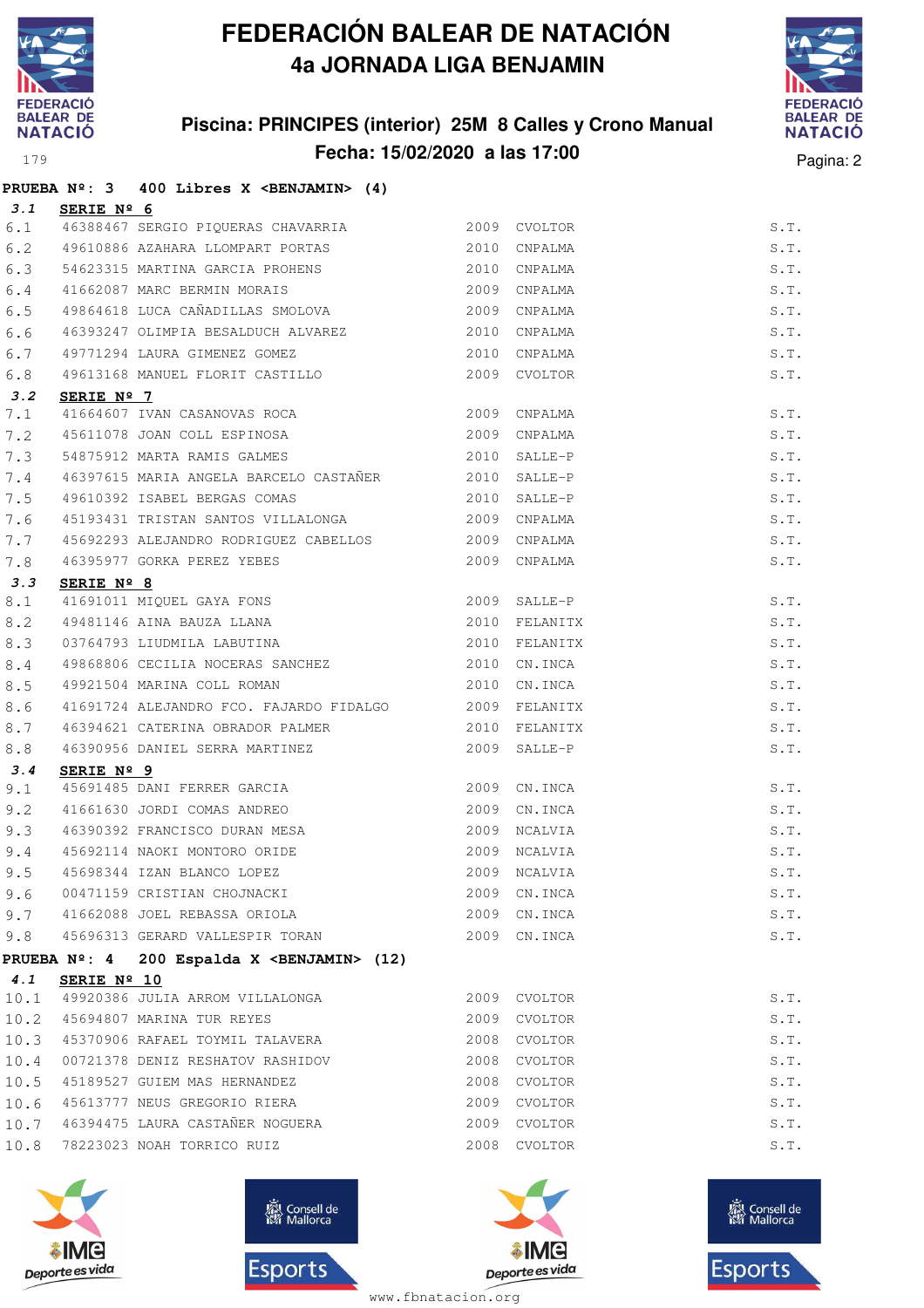

#### **Piscina: PRINCIPES (interior) 25M 8 Calles y Crono Manual Fecha: 15/02/2020 a las 17:00** Pagina: 3



|      |             | PRUEBA Nº: 4 200 Espalda X < BENJAMIN> (12)                                                    |                |               |                    |
|------|-------------|------------------------------------------------------------------------------------------------|----------------|---------------|--------------------|
| 4.2  | SERIE Nº 11 |                                                                                                |                |               |                    |
|      |             | 11.1 49606564 MARTINA PETRUS VALERO                                                            | 2009 BOCCHORIS |               | S.T.               |
| 11.2 |             | 20551772 JULIA RAMON ORELL                                                                     | 2009           | BOCCHORIS     | S.T.               |
|      |             | 11.3 45695014 SOFIA MESQUIDA PIOTROW                                                           | 2009           | CNPALMA       | S.T.               |
| 11.4 |             |                                                                                                |                | 2009 CNPALMA  | S.T.               |
| 11.5 |             | 45695014 SOFIA MESQUIDA LIVING.<br>49480545 SANDRA MARTIN FRAILE<br>41659846 MARIA CIRER CABOT | 2009           | CNPALMA       | S.T.               |
| 11.6 |             | 45697729 PAULA MELIS FERRER                                                                    | 2009           | CNPALMA       | S.T.               |
| 11.7 |             | 41624851 MARTA RAMOS SALORT                                                                    | 2009           | BOCCHORIS     | S.T.               |
| 11.8 |             | 00342128 NICOLAS HUTHER                                                                        |                | 2008 CVOLTOR  | S.T.               |
| 4.3  | SERIE Nº 12 |                                                                                                |                |               |                    |
| 12.1 |             | 45372103 AMELIE MONIER PIÑOL                                                                   |                | 2009 CNPALMA  | S.T.               |
| 12.2 |             | 52033227 Mª ANGELES BALAGUER PUJOL                                                             | 2009           | CNPALMA       | S.T.               |
| 12.3 |             | 49484379 LLUCIA AVELLA FONTCUBERTA                                                             |                | 2009 CNPALMA  | S.T.               |
| 12.4 |             | 46397767 MARCOS SIQUIER RIPOLL                                                                 | 2008           | CNPALMA       | S.T.               |
| 12.5 |             | 49928399 IVAN CARDEÑOSA SECHENKOV 2008                                                         |                | CNPALMA       | S.T.               |
| 12.6 |             | 45372330 EMILIE SANCHEZ BUJOSA                                                                 | 2009           | CNPALMA       | S.T.               |
| 12.7 |             | 49774243 AMALIA COLL COMPANY                                                                   | 2009           | CNPALMA       | S.T.               |
| 12.8 |             | 46391865 VERONICA GARRIDO MORENO                                                               |                | 2009 CNPALMA  | S.T.               |
| 4.4  | SERIE Nº 13 |                                                                                                |                |               |                    |
| 13.1 |             | 45184348 JAUME MELIS FERRER                                                                    |                | 2008 CNPALMA  | S.T.               |
| 13.2 |             | 49928381 LUCIA SANTHA FERENCZI                                                                 | 2009           | SALLE-P       | S.T.               |
| 13.3 |             | 49614755 NEUS MARCO ESCRIBANO                                                                  |                | 2009 SALLE-P  | S.T.               |
| 13.4 |             | 45691319 BEATRIZ GIJON CASTRO                                                                  |                | 2009 SALLE-P  | S.T.               |
| 13.5 |             | 46390955 MARTINA SERRA MARTINEZ                                                                |                | 2009 SALLE-P  | S.T.               |
| 13.6 |             | 49868938 JULIA LLABRES PEDRET                                                                  | 2009           | SALLE-P       | S.T.               |
| 13.7 |             | 49609931 ALBA PASCUAL SABANIEL                                                                 | 2009           | SALLE-P       | S.T.               |
| 13.8 |             | 45611301 JORGE NUÑEZ BALDOMIR                                                                  |                | 2008 CNPALMA  | S.T.               |
| 4.5  | SERIE Nº 14 |                                                                                                |                |               |                    |
| 14.1 |             | 49609031 GABRIEL BARCELO CASTAÑER                                                              |                | 2008 SALLE-P  | S.T.               |
| 14.2 |             | 43481558 SEBASTIA RAMON FERRER 2008                                                            |                | SALLE-P       | S.T.               |
| 14.3 |             | 41707753 PEP MIQUEL BURGUERA VALENS                                                            |                | 2008 FELANITX | S.T.               |
| 14.4 |             | 41660313 MIQUEL ADROVER RIGO                                                                   |                | 2008 FELANITX | S.T.               |
|      |             | 14.5 41661081 NEUS MAS ALCON                                                                   |                | 2009 FELANITX | S.T.               |
|      |             | 14.6 41663834 SERGI PORTER VICENS                                                              |                | 2008 SALLE-P  | S.T.               |
| 14.7 |             | 45190648 MARTI JIMENEZ CAMACHO                                                                 |                | 2008 SALLE-P  | S.T.               |
| 14.8 |             | 49773073 IÑIGO ROMERO AVILES                                                                   |                | 2008 SALLE-P  | S.T.               |
| 4.6  | SERIE Nº 15 |                                                                                                |                |               |                    |
| 15.1 |             | 81104248 YASMINA DURAI                                                                         | 2009           | CAMPUSES      | $\texttt{S}$ . T . |
| 15.2 |             | 45187468 AXEL JUAN HARO PEREZ                                                                  | 2008           | CAMPUSES      | S.T.               |
| 15.3 |             | 45371944 DANIEL TITOS IBAÑEZ                                                                   | 2008           | MASTBAL       | S.T.               |
| 15.4 |             | 45190073 ERIC CAMINO GARCIA                                                                    | 2008           | MASTBAL       | S.T.               |
| 15.5 |             | 49609504 VALENTIN DE TORO BUCETA                                                               | 2008           | MASTBAL       | S.T.               |
| 15.6 |             | 08424482 SIENNA STEINFELDT                                                                     | 2009           | CAMPUSES      | S.T.               |
| 15.7 |             | 52032943 CARME PERICAS FONT                                                                    | 2009           | CAMPUSES      | S.T.               |
| 15.8 |             | 41658110 NICOLAS OLIVER BEERENS                                                                |                | 2008 FELANITX | S.T.               |
|      |             |                                                                                                |                |               |                    |







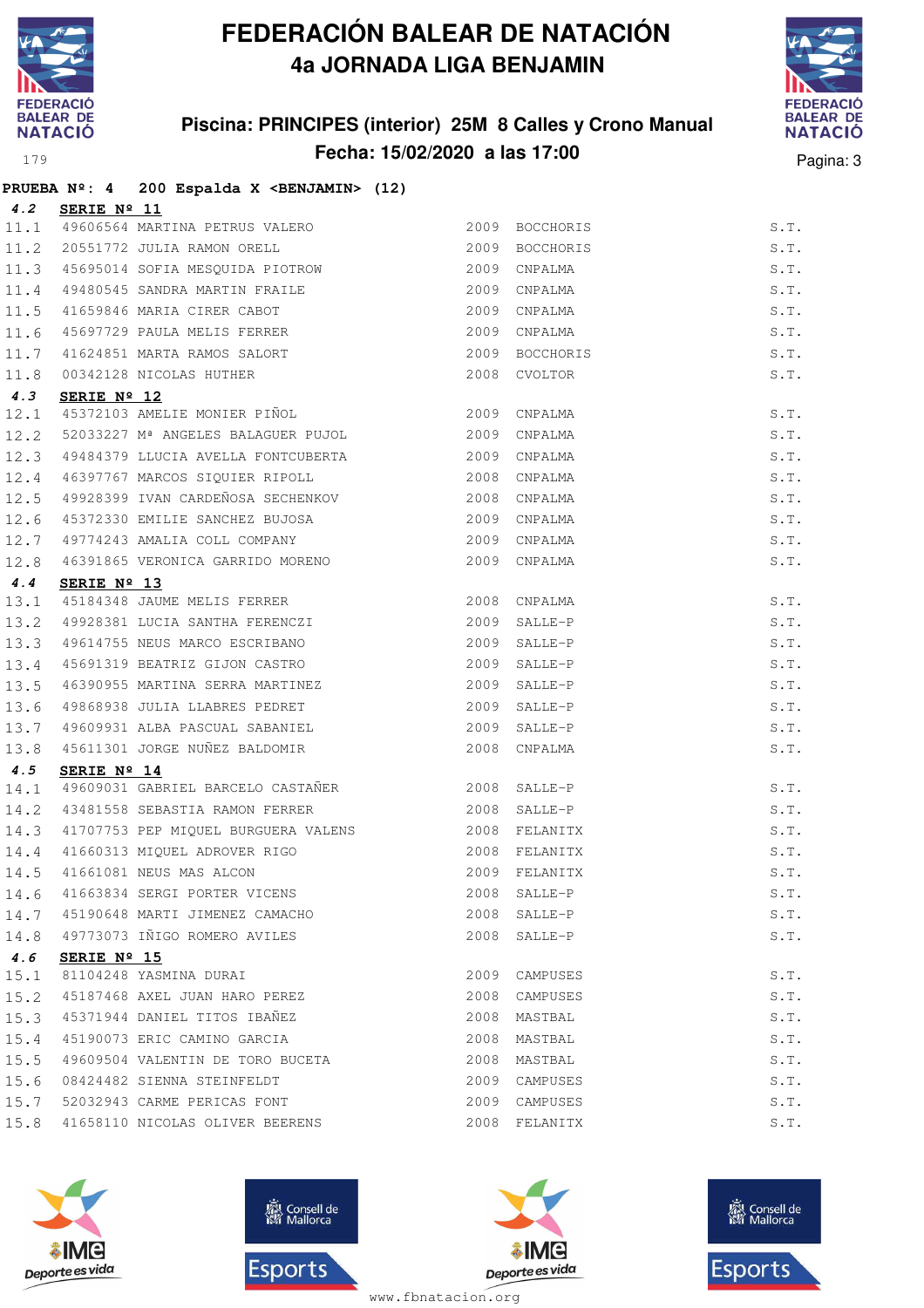

#### **Piscina: PRINCIPES (interior) 25M 8 Calles y Crono Manual Fecha: 15/02/2020 a las 17:00** Pagina: 4



|      |                 | PRUEBA Nº: 4 200 Espalda X <benjamin> (12)</benjamin>                                                                                         |              |              |      |
|------|-----------------|-----------------------------------------------------------------------------------------------------------------------------------------------|--------------|--------------|------|
|      | 4.7 SERIE Nº 16 |                                                                                                                                               |              |              |      |
|      |                 | 16.1 49483725 DAMIA YI BUÑOL LLOVET 2008 LLUCMA                                                                                               |              |              | S.T. |
|      |                 | 16.2 48233375 MARTINA JIMENEZ CASTILLO 2009 CN.INCA                                                                                           |              |              | S.T. |
|      |                 | 16.3 45188227 TIAGO RAINERI SANCHEZ 2008 CN.INCA                                                                                              |              |              | S.T. |
|      |                 | 16.4 41623480 ALEIX APARICIO TERRAZAS                                                                                                         |              | 2008 CN.INCA | S.T. |
|      |                 | 16.5 41692086 LAIA REUS SANS 2009 CN.INCA<br>16.6 46395107 SOFIA LOPEZ GUILLEN 2009 CN.INCA                                                   |              | 2009 CN.INCA | S.T. |
|      |                 |                                                                                                                                               |              |              | S.T. |
|      |                 |                                                                                                                                               |              | 2009 LLUCMA  | S.T. |
|      |                 | 16.7 49928607 ELENA AMOR BAUZA<br>16.8 45699760 LAURA AVILA ANDREU                                                                            |              | 2009 LLUCMA  | S.T. |
| 4.8  | SERIE Nº 17     |                                                                                                                                               |              |              |      |
|      |                 | 17.1 45189993 MARC TORO GARCIA 2008 NCALVIA                                                                                                   |              |              | S.T. |
|      |                 | 17.2 49609493 TOMAS RODRIGUEZ MENDEZ 2008                                                                                                     |              | NCALVIA      | S.T. |
|      |                 | 17.3 41707944 PERE ADROVER FORTEZA 2008 MANACOR                                                                                               |              |              | S.T. |
|      |                 | 17.4 41624979 TONI FEBRER SINTES 2008 MANACOR<br>17.5 41658642 MARIA GUAL SANSO 2009 MANACOR<br>17.6 46395199 CARLOS BONET BONET 2008 NCALVIA |              |              | S.T. |
|      |                 |                                                                                                                                               |              |              | S.T. |
|      |                 |                                                                                                                                               |              |              | S.T. |
|      |                 | 17.7 49605987 MELANIA ROMERO PONCE 2009 NCALVIA                                                                                               |              |              | S.T. |
| 17.8 |                 | 20549798 ELSA MIJARES FONTCLARA 2009 CN.INCA                                                                                                  |              |              | S.T. |
|      |                 | PRUEBA Nº: 5 100 Espalda X <benjamin> (11)</benjamin>                                                                                         |              |              |      |
| 5.1  | SERIE Nº 18     |                                                                                                                                               |              |              |      |
|      |                 | 18.2 49926640 SARA VILLEGAS VILLEGAS 2010 CVOLTOR                                                                                             |              |              | S.T. |
|      |                 | 18.3 49613168 MANUEL FLORIT CASTILLO 2009 CVOLTOR                                                                                             |              |              | S.T. |
|      |                 | 18.4 49480824 ALEJANDRO ARBOS GOMEZ 2009 CVOLTOR                                                                                              |              |              | S.T. |
|      |                 | 18.5 49605104 MARTINA LOPEZ BAUZA 6 2010 CVOLTOR                                                                                              |              |              | S.T. |
| 18.6 |                 | 49865097 ZAIRA MENDIETA TORRES 2010 CVOLTOR                                                                                                   |              |              | S.T. |
|      |                 | 18.7 54626921 SANDRA CASTELL ANTOLI                                                                                                           |              | 2010 CVOLTOR | S.T. |
| 5.2  | SERIE Nº 19     |                                                                                                                                               |              |              |      |
| 19.2 |                 | 46388319 NURIA VILAR ORTEGA                                                                                                                   | 2010 CVOLTOR |              | S.T. |
| 19.3 |                 | 01801769 GEMMA LOVRINCEVICH                                                                                                                   | 2010 CVOLTOR |              | S.T. |
|      |                 | 19.4 46393247 OLIMPIA BESALDUCH ALVAREZ 2010 CNPALMA                                                                                          |              |              | S.T. |
|      |                 | 19.5 49610886 AZAHARA LLOMPART PORTAS                                                                                                         |              | 2010 CNPALMA | S.T. |
| 19.6 |                 | 45698843 SOFIA AEITON MARTINEZ 2010 CVOLTOR                                                                                                   |              |              | S.T. |
|      |                 | 19.7 49480154 PILAR BARRIENTOS DURAN 2010 CVOLTOR                                                                                             |              | S.T.         |      |
| 5.3  | SERIE Nº 20     |                                                                                                                                               |              |              |      |
| 20.1 |                 | 46395977 GORKA PEREZ YEBES                                                                                                                    |              | 2009 CNPALMA | S.T. |
| 20.2 |                 | 45611078 JOAN COLL ESPINOSA                                                                                                                   |              | 2009 CNPALMA | S.T. |
| 20.3 |                 | 54875912 MARTA RAMIS GALMES                                                                                                                   | 2010         | SALLE-P      | S.T. |
| 20.4 |                 | 49606563 ISAAC MANJON BLAY                                                                                                                    | 2009         | SALLE-P      | S.T. |
| 20.5 |                 | 49610392 ISABEL BERGAS COMAS                                                                                                                  | 2010         | SALLE-P      | S.T. |
| 20.6 |                 | 45193431 TRISTAN SANTOS VILLALONGA                                                                                                            | 2009         | CNPALMA      | S.T. |
| 20.7 |                 | 45692293 ALEJANDRO RODRIGUEZ CABELLOS                                                                                                         | 2009         | CNPALMA      | S.T. |
| 20.8 |                 | 41662087 MARC BERMIN MORAIS                                                                                                                   |              | 2009 CNPALMA | S.T. |







**感** Consell de Esports